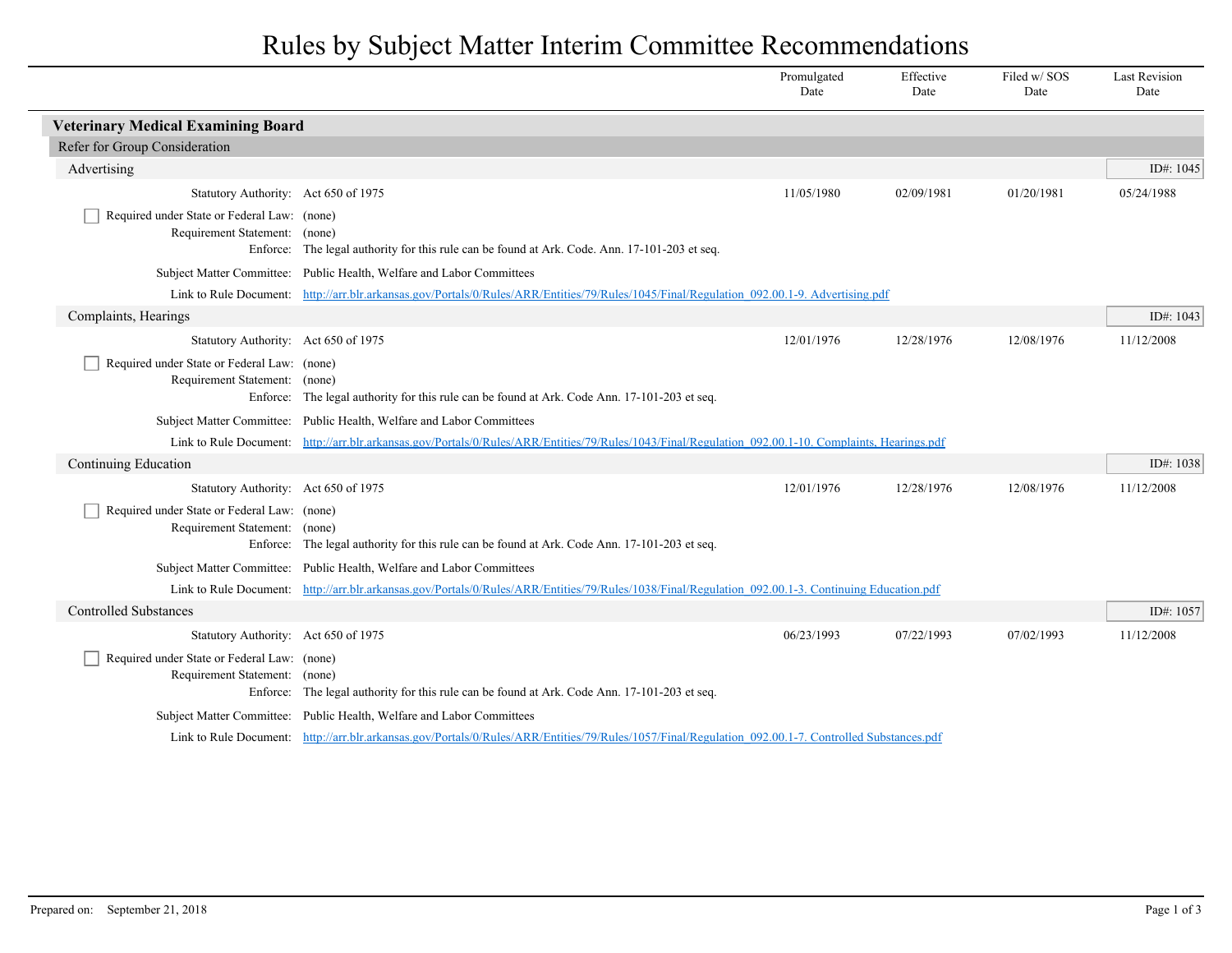## Rules by Subject Matter Interim Committee Recommendations

|                                                                                          |                                                                                                                                                                             | Promulgated<br>Date | Effective<br>Date | Filed w/ SOS<br>Date | <b>Last Revision</b><br>Date |  |
|------------------------------------------------------------------------------------------|-----------------------------------------------------------------------------------------------------------------------------------------------------------------------------|---------------------|-------------------|----------------------|------------------------------|--|
| Corporations                                                                             |                                                                                                                                                                             |                     |                   |                      | ID#: 1040                    |  |
| Statutory Authority: Act 650 of 1975                                                     |                                                                                                                                                                             | 12/01/1976          | 12/28/1976        | 12/08/1976           | 11/12/2008                   |  |
| Required under State or Federal Law: (none)<br>Requirement Statement: (none)<br>Enforce: | The legal authority for this rule can be found at Ark. Code Ann. 17-101-203 et seq.                                                                                         |                     |                   |                      |                              |  |
| Subject Matter Committee:                                                                | Public Health, Welfare and Labor Committees                                                                                                                                 |                     |                   |                      |                              |  |
|                                                                                          | Link to Rule Document: http://arr.blr.arkansas.gov/Portals/0/Rules/ARR/Entities/79/Rules/1040/Final/Regulation 092.00.1-8. Corporations.pdf                                 |                     |                   |                      |                              |  |
| Fees                                                                                     |                                                                                                                                                                             |                     |                   |                      | ID#: 1037                    |  |
| Statutory Authority: Act 650 of 1975                                                     |                                                                                                                                                                             | 12/01/1976          | 12/28/1976        | 12/08/1976           | 11/12/2008                   |  |
| Required under State or Federal Law: (none)<br>Requirement Statement: (none)             | Enforce: The legal authority for this rule can be found at Ark. Code Ann. 17-101-203 et seq.                                                                                |                     |                   |                      |                              |  |
|                                                                                          | Subject Matter Committee: Public Health, Welfare and Labor Committees                                                                                                       |                     |                   |                      |                              |  |
|                                                                                          | Link to Rule Document: http://arr.blr.arkansas.gov/Portals/0/Rules/ARR/Entities/79/Rules/1037/Final/Regulation 092.00.1-2. Fees.pdf                                         |                     |                   |                      |                              |  |
| Inspection and Minimum Standards of Practice                                             |                                                                                                                                                                             |                     |                   |                      | ID#: $1039$                  |  |
| Statutory Authority: Act 650 of 1975                                                     |                                                                                                                                                                             | 12/01/1976          | 12/28/1976        | 12/08/1976           | 11/12/2008                   |  |
| Required under State or Federal Law: (none)<br>Requirement Statement: (none)             | Enforce: The legal authority for this rule can be found at Ark. Code Ann. 17-101-203 et seq.                                                                                |                     |                   |                      |                              |  |
|                                                                                          | Subject Matter Committee: Public Health, Welfare and Labor Committees                                                                                                       |                     |                   |                      |                              |  |
|                                                                                          | Link to Rule Document: http://arr.blr.arkansas.gov/Portals/0/Rules/ARR/Entities/79/Rules/1039/Final/Regulation 092.00.1-4. Inspection and Minimum Standards of Practice.pdf |                     |                   |                      |                              |  |
| <b>Prescription Drugs</b>                                                                |                                                                                                                                                                             |                     |                   |                      | ID#: $1056$                  |  |
| Statutory Authority: Act 650 of 1975                                                     |                                                                                                                                                                             | 06/23/1993          | 07/22/1993        | 07/02/1993           | 11/12/2008                   |  |
| Required under State or Federal Law: (none)<br>Requirement Statement: (none)             | Enforce: The legal authority for this rule can be found at Ark. Code Ann. 17-101-203 et seq.                                                                                |                     |                   |                      |                              |  |
|                                                                                          | Subject Matter Committee: Public Health, Welfare and Labor Committees                                                                                                       |                     |                   |                      |                              |  |
|                                                                                          | Link to Rule Document: http://arr.blr.arkansas.gov/Portals/0/Rules/ARR/Entities/79/Rules/1056/Final/Regulation 092.00.1-6. Prescription Drugs.pdf                           |                     |                   |                      |                              |  |
| Record Keeping                                                                           |                                                                                                                                                                             |                     |                   |                      | ID#: 1051                    |  |
| Statutory Authority: Act 650 of 1975                                                     |                                                                                                                                                                             | 06/23/1993          | 07/22/1993        | 07/02/1993           | 11/12/2008                   |  |
| Required under State or Federal Law: (none)<br>Requirement Statement: (none)             | Enforce: The legal authority for this rule can be found at Ark Code Ann 17-101-203 et seq.                                                                                  |                     |                   |                      |                              |  |
|                                                                                          | Subject Matter Committee: Public Health, Welfare and Labor Committees                                                                                                       |                     |                   |                      |                              |  |
|                                                                                          | Link to Rule Document: http://arr.blr.arkansas.gov/Portals/0/Rules/ARR/Entities/79/Rules/1051/Final/Regulation 092.00.1-5. Record Keeping.pdf                               |                     |                   |                      |                              |  |